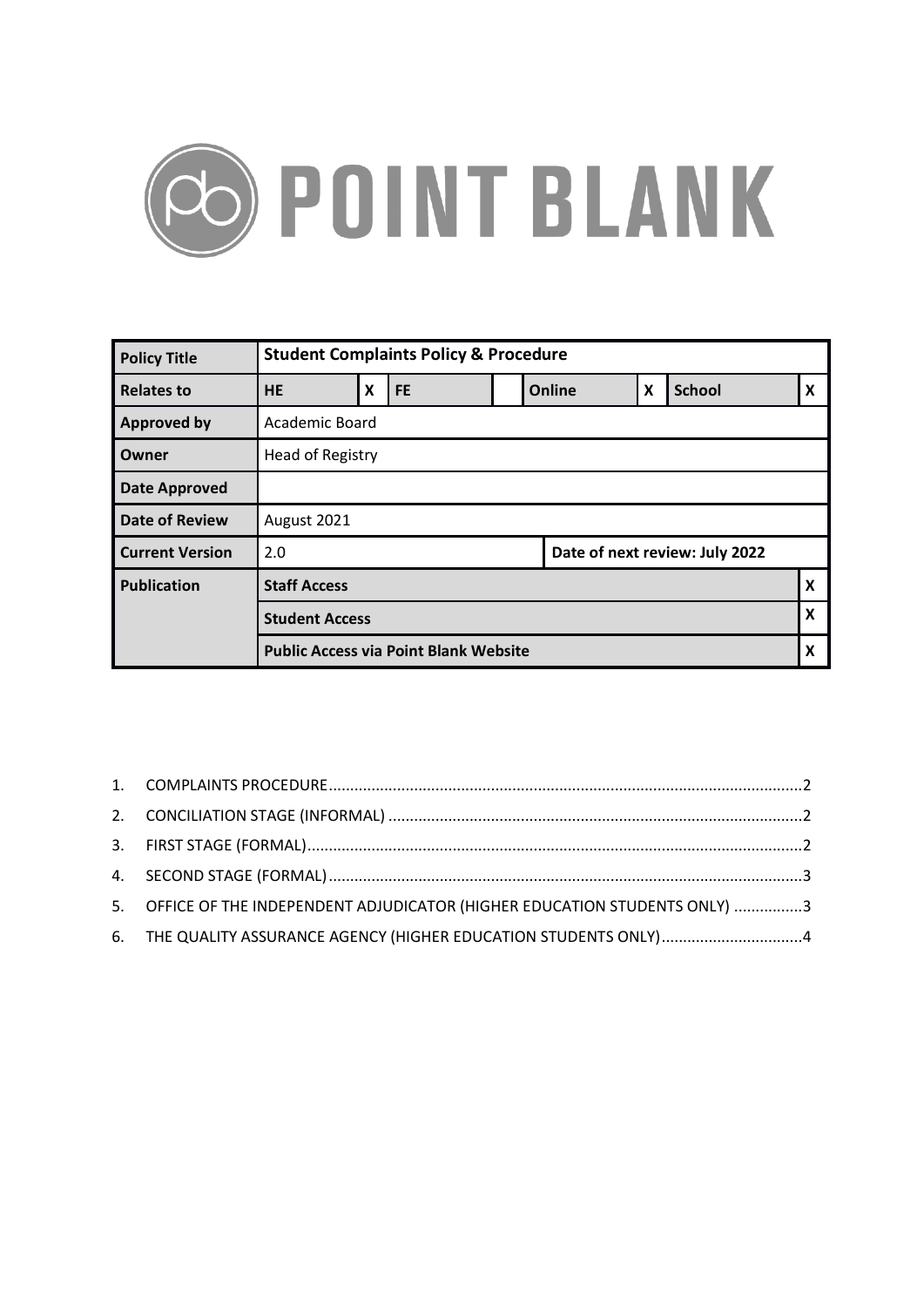#### **STUDENT COMPLAINTS POLICY AND PROCEDURE**

#### <span id="page-1-0"></span>**1. COMPLAINTS PROCEDURE**

If you have a suggestion or a complaint about any aspect of a course or the school generally, please raise it with the person concerned in the first instance. If you are not satisfied with the outcome you should progress the matter through a conciliation stage, and formal first stage and second stage procedures.

#### <span id="page-1-1"></span>**2. CONCILIATION STAGE (INFORMAL)**

Wherever possible, Point Blank seeks to resolve complaints through a process of conciliation, with complaints procedures operating, in the first instance, at the level at which the matter arose. In most instances this will be with a student's lecturer. If the student is not satisfied with the outcome at this point, or not comfortable with raising it in this way, then they can arrange to meet a member of the Student Services team to discuss the complaint at an informal level. Student Services should be contacted within 20 working days of the original incident or complaint. A meeting will then be arranged within the next 10 working days. A written response will be sent to the student within 10 working days of the meeting, or the student declining the invitation to a meeting.

If the complainant is studying on a Middlesex University validated award and a complaint is deemed to be of an academic nature, then the complaint will be escalated to Middlesex University and investigated in accordance with the regulations at: [www.mdx.ac.uk/regulations](http://www.mdx.ac.uk/regulations)

### <span id="page-1-2"></span>**3. FIRST STAGE (FORMAL)**

If an informal solution cannot be found, then the student can raise a first stage formal complaint addressed to the Head of Registry. This should be submitted in writing. A formal complaint must be raised within twenty working days of an attempt to resolve the matter informally.

A written complaint should:

- Detail any specific concern about the provision of a programme of study or the service provided.
- Indicate the outcome sought (however, complainants should note that the outcome may be different from the one sought).
- Be accompanied by appropriate evidence, where possible.

The student will be invited to meet with the Head of Registry for a second time. Appropriate evidence will be sought from within the department to investigate the complaint. A written response will be sent to the student within 10 working days of the meeting, or the student declining the invitation to a meeting.

The Head of Registry is to provide a summary of the complaint, the findings of the investigation and, where appropriate, an action plan to prevent a reoccurrence of the complaint. If the student is not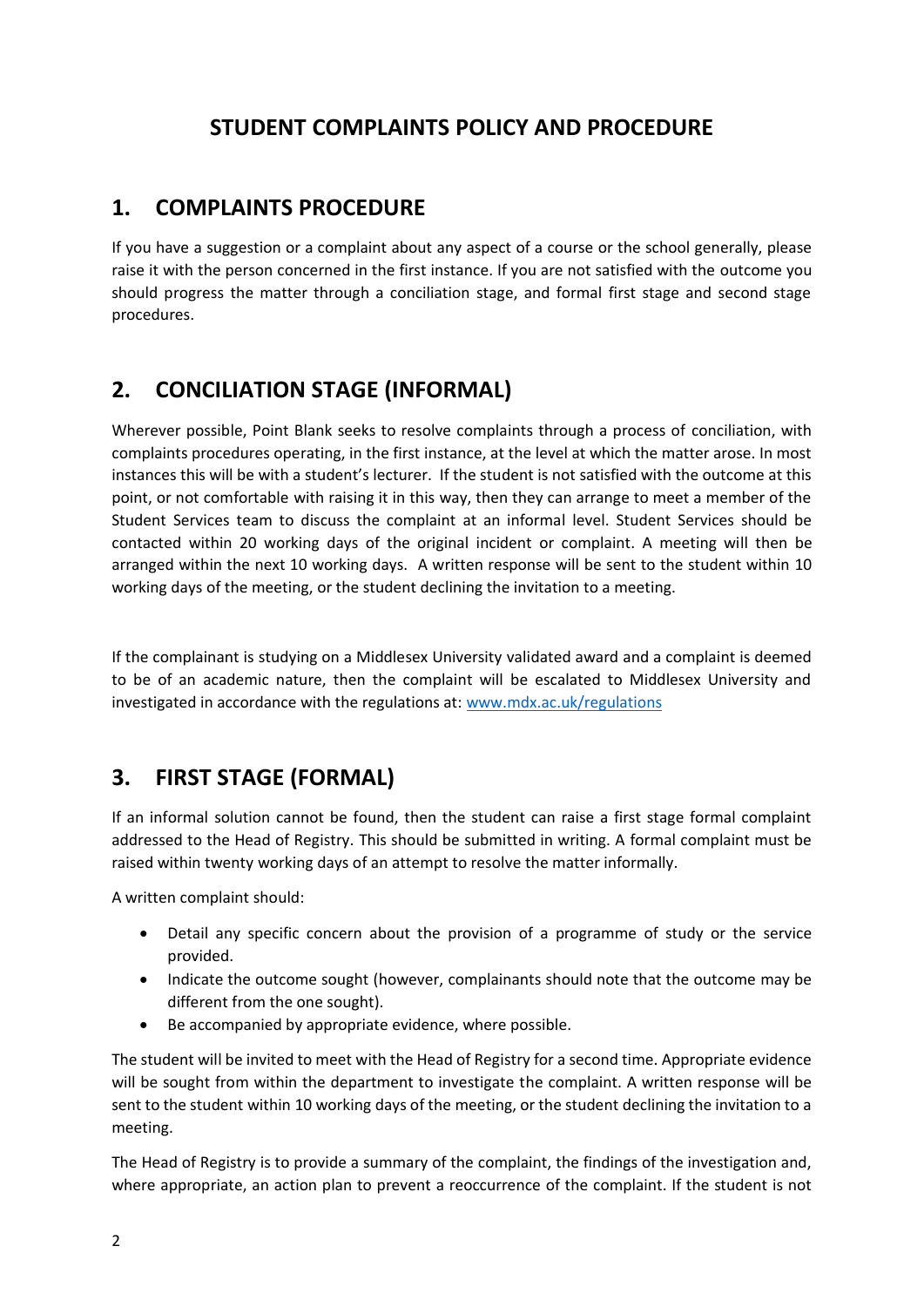satisfied with the outcome of the formal investigation, the Head of Registry will include in the written response that the student can request a second stage formal investigation. The relevant contact details will be provided in the letter.

#### <span id="page-2-0"></span>**4. SECOND STAGE (FORMAL)**

If the matter cannot be resolved at the formal first stage, then the student may request, in writing, a second stage formal investigation to be conducted by the General Manager within twenty working days of the first stage formal response from the Head of Registry. The General Manager will further investigate the complaint and will respond to the student within twenty working days of the request for the second stage formal investigation.

## <span id="page-2-1"></span>**5. OFFICE OF THE INDEPENDENT ADJUDICATOR (HIGHER EDUCATION STUDENTS ONLY)**

Upon completion of the second stage investigation, if the complainant is a Higher Education student, and feels that the issue has not been resolved, then a Completion of Procedures letter will be issued when you have reached the end of our processes and there are no further steps you can take internally. Please ensure you have taken your complaint through all prior stages with the School first, to enable us the opportunity to resolve your complaint. This letter sets out clearly the issues that have been considered, the provider's final decision and the deadline for bringing a complaint to the OIA.

The Completion of Procedures letter allows Higher Education complainants to take the issue to the 'Office of the Independent Adjudicator'.

The Office of the Independent Adjudicator for Higher Education (OIA) runs an independent scheme to review student complaints. Point Blank is a member of this scheme. If you are unhappy with the outcome you may be able to ask the OIA to review your complaint. You can find more information about making a complaint to the OIA, what it can and can't look at and what it can do to put things right here: [https://www.oiahe.org.uk/students.](https://www.oiahe.org.uk/students/)

Once the OIA have received a Completion of Procedures Letter HE students should send a completed and signed OIA Complaint Form (available at [http://www.oiahe.org.uk/making-a-complaint-to-the](http://www.oiahe.org.uk/making-a-complaint-to-the-oia/how-to-make-a-complaint.aspx)[oia/how-to-make-a-complaint.aspx\)](http://www.oiahe.org.uk/making-a-complaint-to-the-oia/how-to-make-a-complaint.aspx). The OIA must receive this within 12 months from the date on which the provider gave notice to the student of its final decision on the matter, which will normally be the date of the Completion of Procedures letter.

In exceptional circumstances, the OIA may look at a complaint where the internal complaints or appeals procedures have not been completed.

OIA guidance on Completion of Procedures Letters, can be found at <https://www.oiahe.org.uk/media/2246/oia-cop-guidance-note-jan-2019.pdf>

Further details of how to make a complaint to the OIA are included at [http://oiahe.org.uk](http://oiahe.org.uk/)